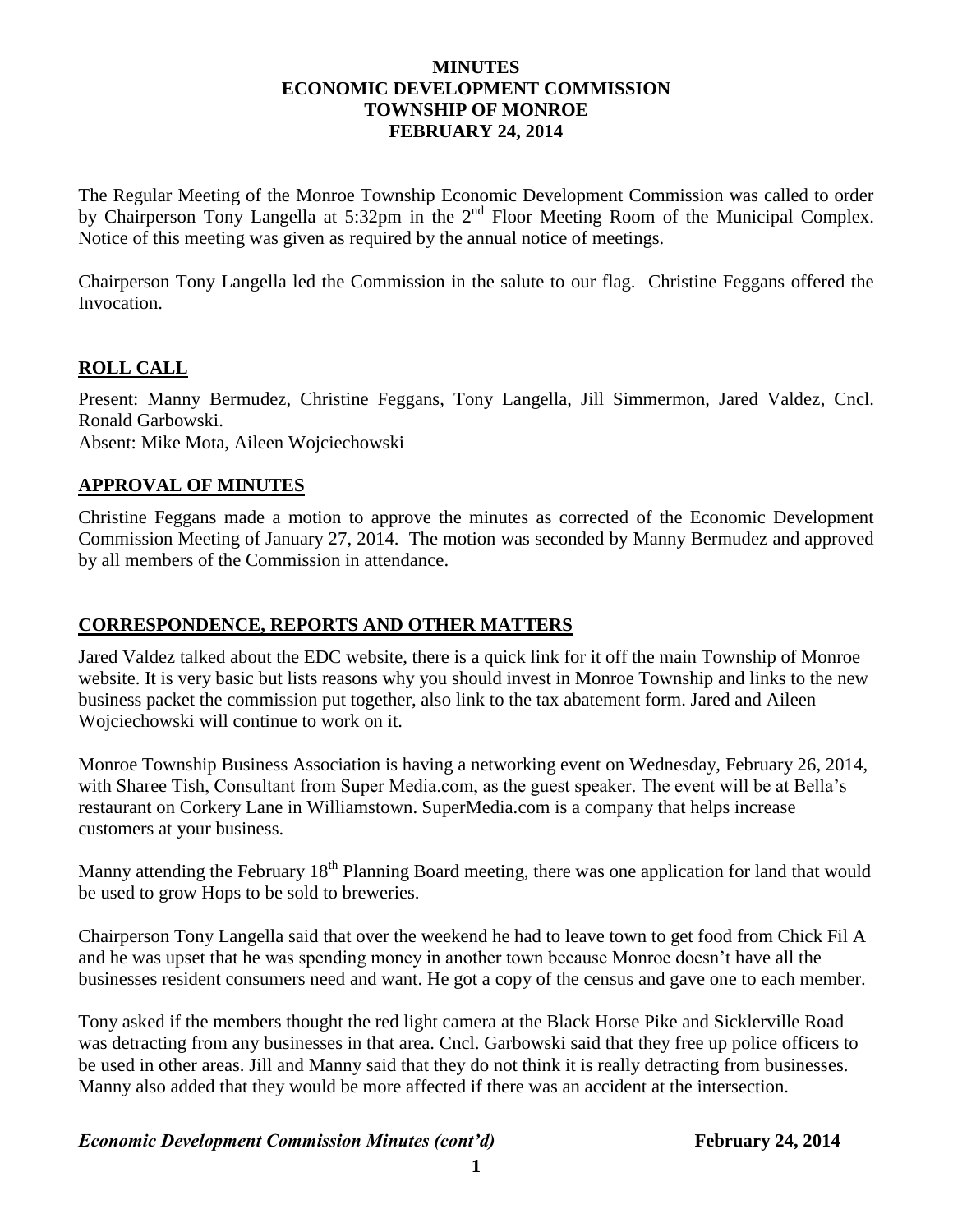# **CORRESPONDENCE, REPORTS AND OTHER MATTERS** (cont'd)

Christine Feggans talked about the spotlight on business which spotlighted Rush fitness. He said he liked being at the location. Cncl. Garbowski said that he thanked him too because the nearby businesses were also getting more business.

Jared said that Heather Simmons, the liaison to the County Economic Development from the County Freeholder office, would like to come to a meeting in May.

Tony talked with Chuck Earling about having some high school students make a video promoting Monroe Township. Cncl. Garbowski said that he would like send a copy of it big businesses, he said he would talk to Mike Hamilton from the school board. Jared said that he would go to talk to the Chuck with Tony. Cncl. Garbowski said that there was a promotional video made a few years back, he would try to find a copy of it.

Tony asked about the smaller signs, they were purchased and locations will be determined. He also asked Cncl. Garbowski about the larger sign that was purchased and how close it is to being installed. Jason and Catherine need to meet at the location and then it has to be approved with the county engineer and they also need to obtain a permit.

Tony asked what everyone thought about the tax card. Christine said that she thinks it is a good thing and that the town needs it. Cncl. Garbowski said that he thinks a sponsor needs to be secured before it is presented to the council, he would like Carmine to come to the first meeting in April, which is April 14<sup>th</sup> at 7pm. Jill brought up that in order to send it out with the tax bill we need to ask the company that does the tax bill mailing, because it would be costly to have it mailed independently. Jared said that he would ask Carmine how other towns handled distributing the cards, as most people do not come in to pay their taxes in person. Jared stated that Carmine said that a merchant event should be held first. Manny asked if Tony, Jared and himself could go talk to some banks about sponsorship. Christine said that there should be a letter on letterhead, Manny said it should highlight the program. Manny, Jared, Tony and Christine will get a letter done. Tony said that if a second meeting was needed with the sponsor(s) he would be willing to have it at Anthony and Cleopatra's. Advertising was also brought up, Jill suggested getting a bulk amount of signs or banners to get them at a discount and have the merchants pay for them. Christine is going to ask the Business Association if they would have a fundraiser in order to raise money for advertising.

Tony asked the members to give their opinion on a consultant. Jared said that he likes the idea however he isn't sure if we are going to be able to do the follow through as a commission. Jill agrees that we need a consultant but isn't sure we have the budget for it. Cncl. Garbowski said that we need to ask Joe Getz what type of businesses we need to go after. Christine thinks that we need a consultant to tell us what businesses we should approach. Manny added that getting the consultant and having the preliminary report done is a good thing but above her heads, that is needs to be done by a person who works in the township. Jared agreed and added that other townships have departments that do this for the township.

The plan for before the next meeting is to get a letter done and a presentation for sponsors and a list of potential sponsors. Christine would like to go to talk to with the owners of Rush Fitness about what we are doing on the Commission and tell them about the tax card program. Jill would like to see if we can get sponsorship for the tax card and do not have to pay for the postage then we could go ahead and get the preliminary report from Joe Getz. Tony would like to get the tax card further along. Manny told Jared about a video that was done by Hammonton students for the Hammonton Chamber of Commerce. Tony said that he would talk to Aileen about sending a letter to Mike Mota about his position on the commission.

# **Economic Development Commission Minutes** *(cont'd)* **February 24, 2014**